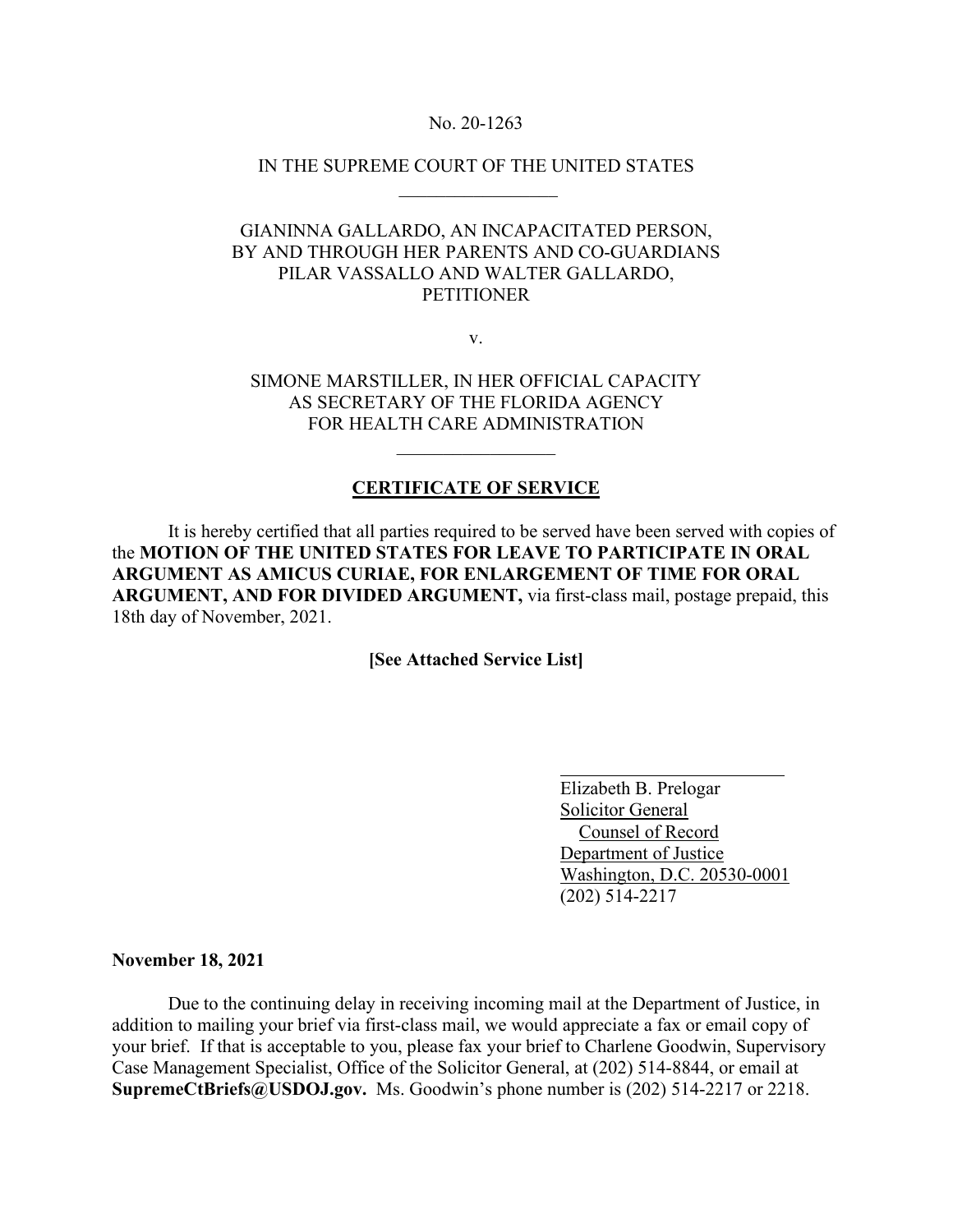20-1263 GALLARDO, GIANINNA, ET AL. SIMONE MARSTILLER, SECRETARY OF FLORIDA **AGENCY** 

> CORTNEY BREWER BISHOP & MILLS, PLLC 325 NORTH CALHOUN STREET TALLAHASSEE, FL 32311 850-765-0896 CBREWER@MILLS-APPEALS.COM

FLOYD FAGLIE STAUNTON & FAGLIE, PL 189 E WALNUT STREET MONTICELLO, FL 32344 850-997-6300

BRYAN S. GOWDY JOHN S. MILLS MILLS CREED & GOWDY, P.A. 865 MAY ST. JACKSONVILLE, FL 32204 904-350-0075 BGOWDY@APPELLATE-FIRM.COM 904-350-0086(Fax)

CELENE HARRELL HUMPHRIES 1111 WEST CASS ST. SUITE 200 TAMPA , FL 33606 813-223-4300 EHUMPHRIES@BHAPPEALS.COM